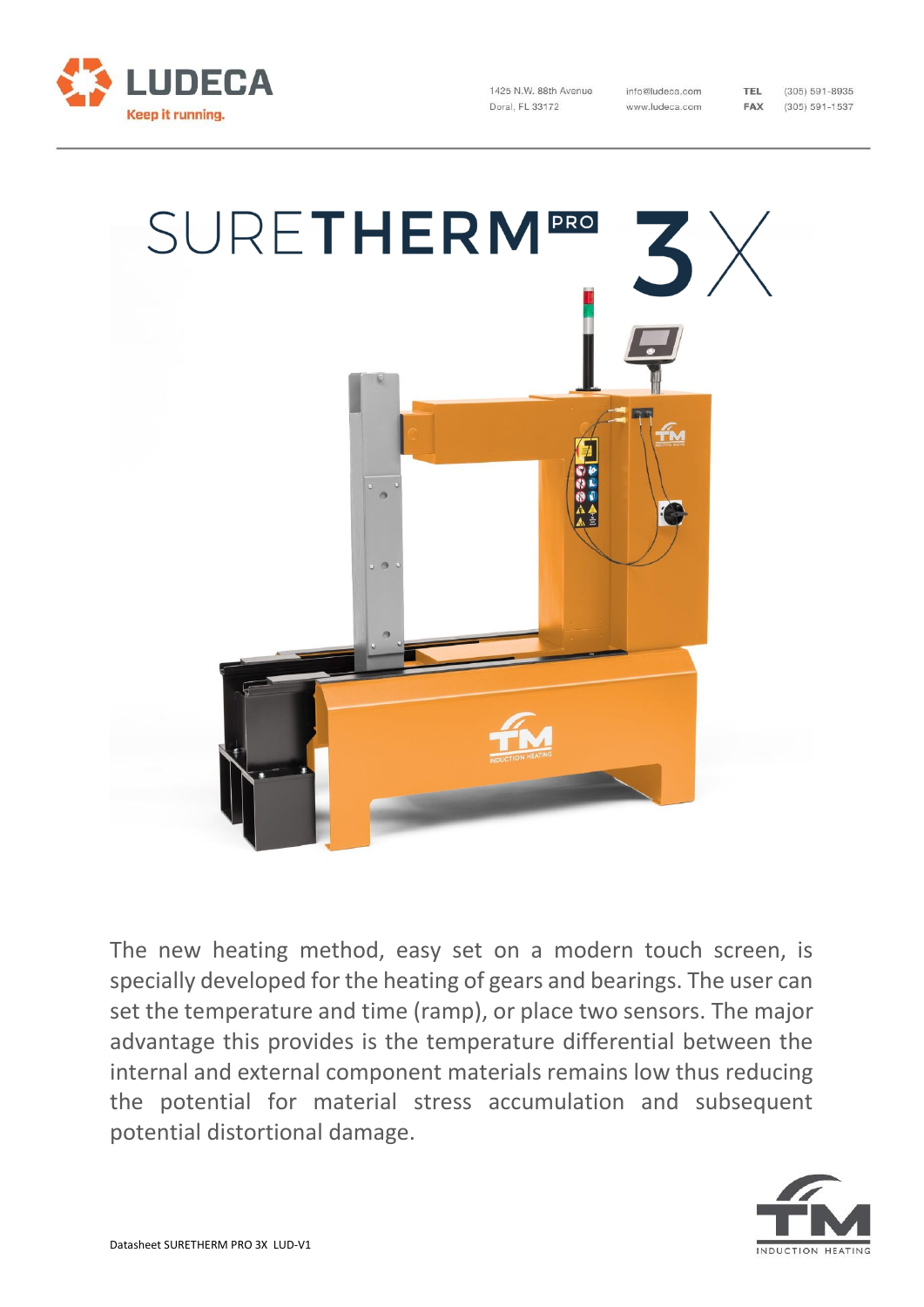

1425 N.W. 88th Avenue Doral, FL 33172

info@ludeca.com www.ludeca.com  $(305) 591 - 8935$  $(305) 591 - 1537$ 

**TEL** 

FAX





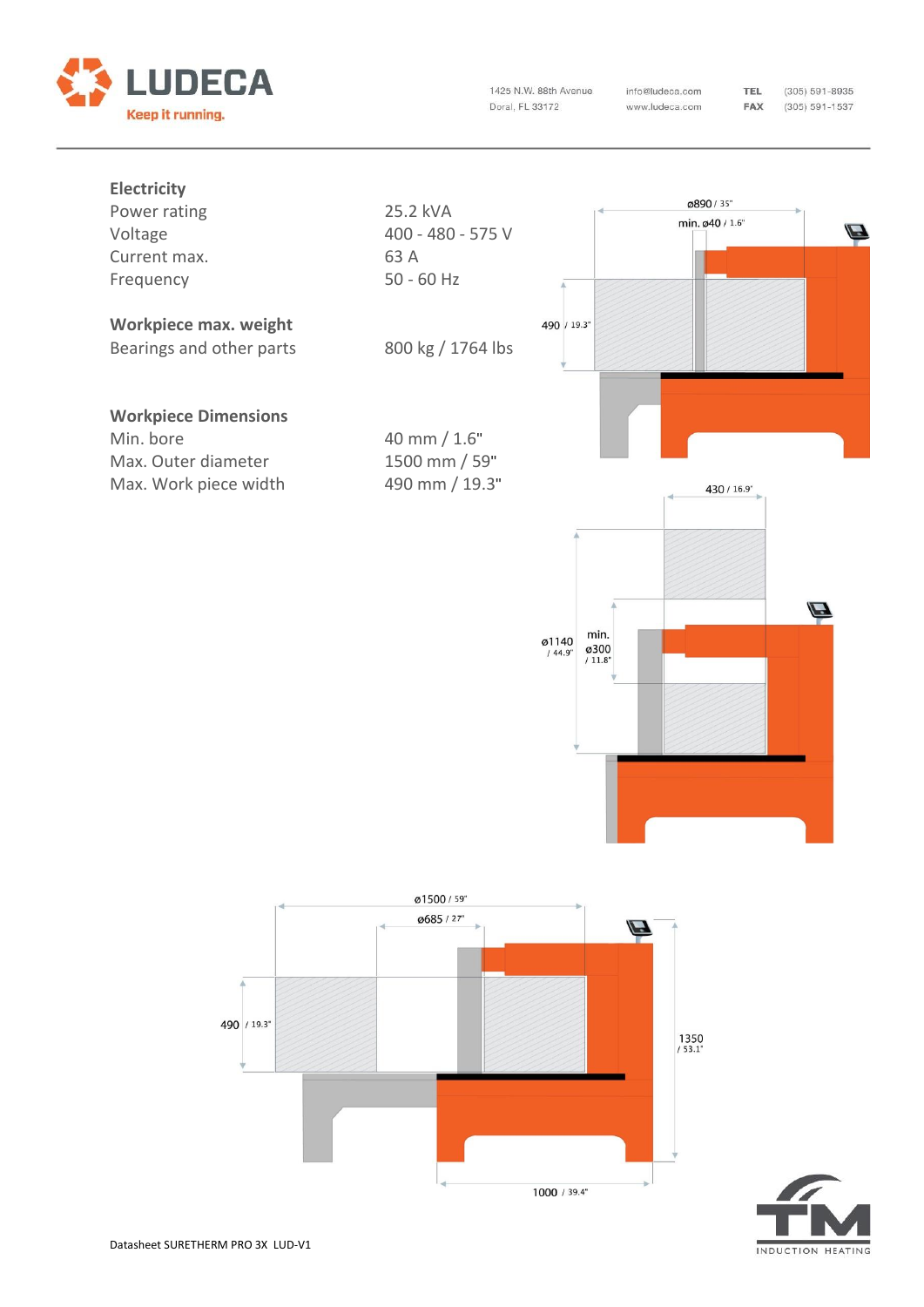

1425 N.W. 88th Avenue Doral, FL 33172

info@ludeca.com www.ludeca.com

TEL (305) 591-8935 **FAX** (305) 591-1537

| <b>Controls (for tension free heating)</b><br>Temperature (1 sensor) | 0-240°C / 32-464°F<br>(Custom: 0-400°C)                                                                                        |                                                                                                                                                              |
|----------------------------------------------------------------------|--------------------------------------------------------------------------------------------------------------------------------|--------------------------------------------------------------------------------------------------------------------------------------------------------------|
| Temperature (2 sensor)                                               | △T 20-50°C<br>$0-240^{\circ}$ C                                                                                                | <b>SURETHERM</b>                                                                                                                                             |
| Time                                                                 | 0-99 min                                                                                                                       |                                                                                                                                                              |
| Time / Temperature Ramp                                              | 5-99 min / 5-240°C<br>0-99 hour / 5-240°C                                                                                      |                                                                                                                                                              |
| <b>Available Yokes (optional)</b>                                    |                                                                                                                                |                                                                                                                                                              |
| Dimensions (mm)                                                      | 30x26x750 mm<br>40x38x750 mm<br>50x48x750 mm<br>60x60x750 mm<br>70x70x750 mm<br>80x80x750 mm<br>90x90x750 mm<br>100x100x750 mm | 1.20x1.00x29.55"<br>1.60x1.50x29.55"<br>2.00x1.90x29.55"<br>2.40x2.40x29.55"<br>2.80x2.80x29.55"<br>3.15x3.15x29.55"<br>3.55x3.55x29.55"<br>3.95x3.95x29.55" |
| <b>Touch screen</b>                                                  |                                                                                                                                |                                                                                                                                                              |
| Heating Temperature (1sensor)                                        | Set- and actual temperature,<br>time and power                                                                                 |                                                                                                                                                              |
| Heating Temperature (2sensor)                                        | Set- and actual temperature,<br>time and power. Actual<br>temperature difference<br>between inside and outside<br>diameter     |                                                                                                                                                              |
| Heating time<br>Heating Time / temp ramp                             | Set- and actual time<br>Set- and actual temperature,                                                                           |                                                                                                                                                              |
| Languages                                                            | time and power<br>English, German, Spanish,<br>French                                                                          |                                                                                                                                                              |
| Error report                                                         | Shown in display                                                                                                               |                                                                                                                                                              |